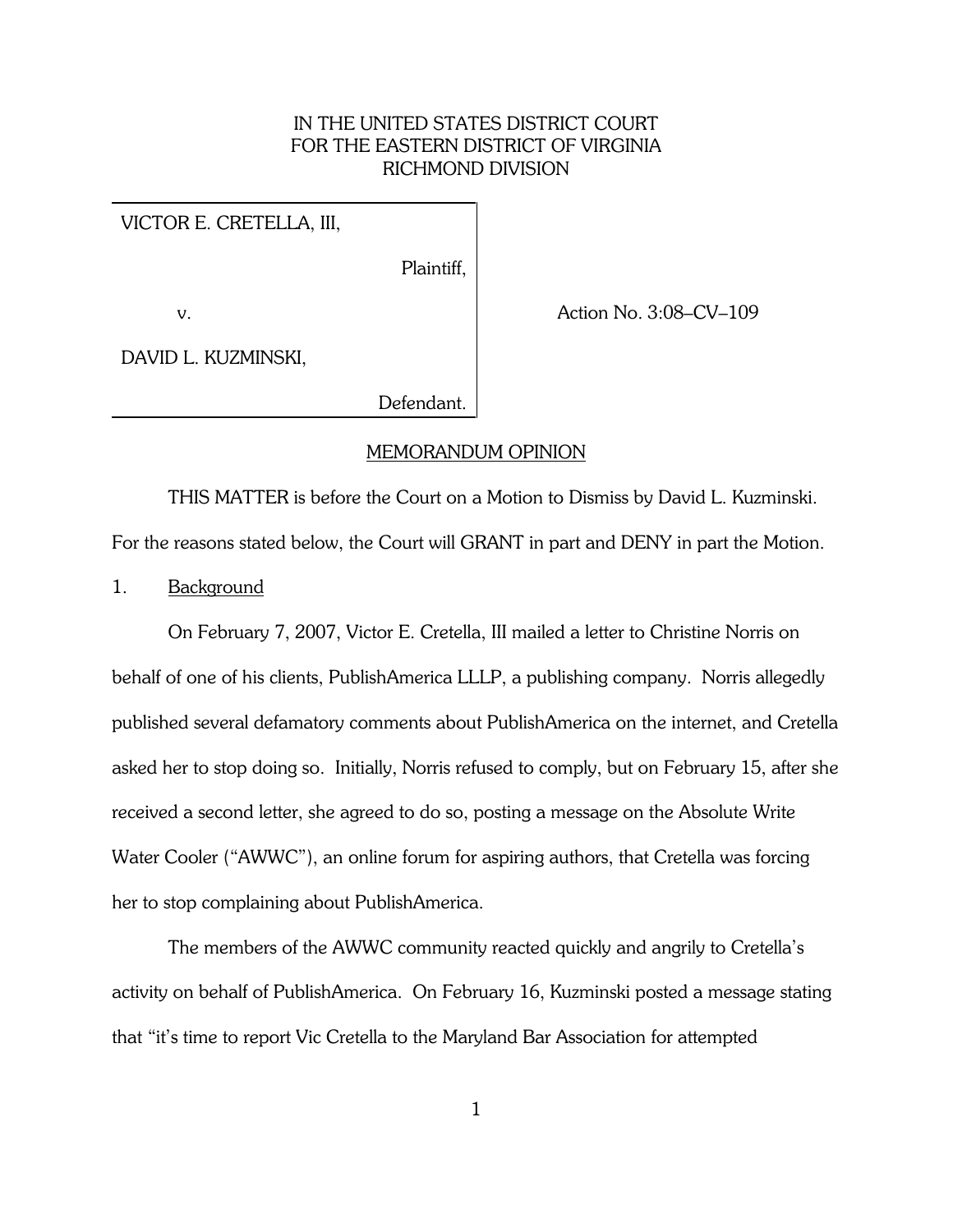extortion" and that Cretella's law firm, Gordon and Simmons, "might not want the black[]eye [that] he's giving them." Kuzminski also posted a copy of an e-mail that he allegedly sent to Gordon and Simmons, as well as several members of the Maryland State Bar Association, stating that "Cretella seems to be involved in what I would characterize as extortion" and that Cretella is "actively ... furthering [PublishAmerica's] unethical[,] if not illegal[,] methods." Kuzminski added that he "fully intend[ed] to report [Cretella] to the Maryland State Bar Association." Kuzminski's comments were quoted in several subsequent messages on AWWC, most of which applauded his reaction.

Then, nearly three months later, on May 4, Kuzminski posted a message stating that "[w]e can only speculate on how much embarrassment [Cretella] caused" Gordon and Simmons, which he left in April 2007. On the same day, in response to a question by Norris, Kuzminski posted a message stating that Cretella "might be just that closer to losing his license" to practice law. The next day, Kuzminski stated that Cretella "attempt[ed] to attack [another] writer." Then, in July 2007, Kuzminski posted a message stating that Cretella "is demonstrating why he's no longer with his former firm. I guess socializing only goes so far, doesn't it, Vic? Somewhere along the line you actually have to produce." Kuzminski also claimed on a website that he operates, www.invirtuo.cc/prededitors, that Cretella "has infringed upon or is breaching the terms of [a] contract" executed by PublishAmerica and that "it's time to report Vic for his behavior" to the Maryland State Bar Association. Finally, in November 2007, Kuzminski repeated his allegations, posting a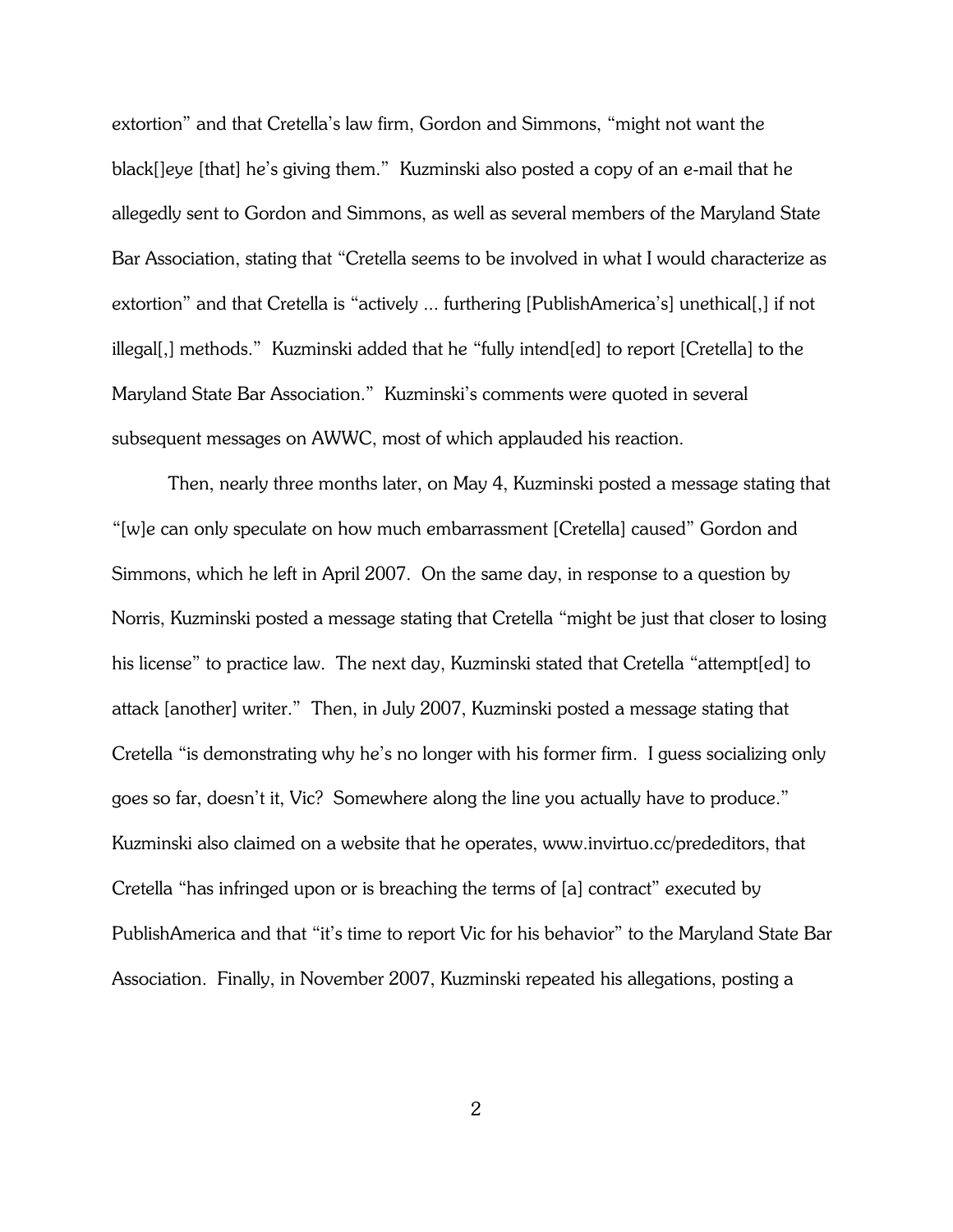message on AWWC that Cretella was forced to leave Gordon and Simmons after he attempted "to extort payment" from a writer who criticized PublishAmerica.

In response, Cretella filed this suit, claiming that Kuzminski's remarks constituted defamation. Cretella originally sought \$200,000 in compensatory damages and \$200,000 in punitive damages. On April 24, 2008, the Court allowed Cretella to amend his Complaint to add six additional claims for defamation – each asking for \$200,000 in compensatory damages and \$200,000 in punitive damages – that rest primarily on the allegations in the original Complaint.

Kuzminski contends $^{\rm 1}$  that Cretella fails to state a claim for which relief can be granted because Kuzminski was entitled to complain about Cretella's conduct via the only channels that were available to him – to Gordon and Simmons and the Maryland State Bar Association. Kuzminski also defends his comments on the grounds that (1) they were true, claiming that Cretella acted unethically because he knew or should have known that PublishAmerica is poorly regarded in its industry, and thus that Cretella should not have used "strong arm tactics" to "harm innocent" people; (2) he did not act maliciously, because he "reported only factual information"; (3) his comments were "rhetorical hyperbole" and "pure[ly] opinion," motivated only "a desire to see justice performed," not

 $^1$  Kuzminski asks the Court to dismiss Cretella's claims in a document whose title is "Answer," responding to the allegations in Cretella's Complaint in a document entitled "Pretrial Motion to Dismiss Complaint" that does not identify as its basis any of the grounds for dismissal provided by Federal Rule of Civil Procedure 12. The Court, regarding Kuzminski's pleading liberally as the Supreme Court has directed, see Boag v. MacDougall, 454 U.S. 364, 365 (1982), will regard Kuzminski's "Answer" as a motion to dismiss pursuant to Rule 12(b)(6) and his "Pretrial Motion to Dismiss Complaint" as an answer to Cretella's Complaint.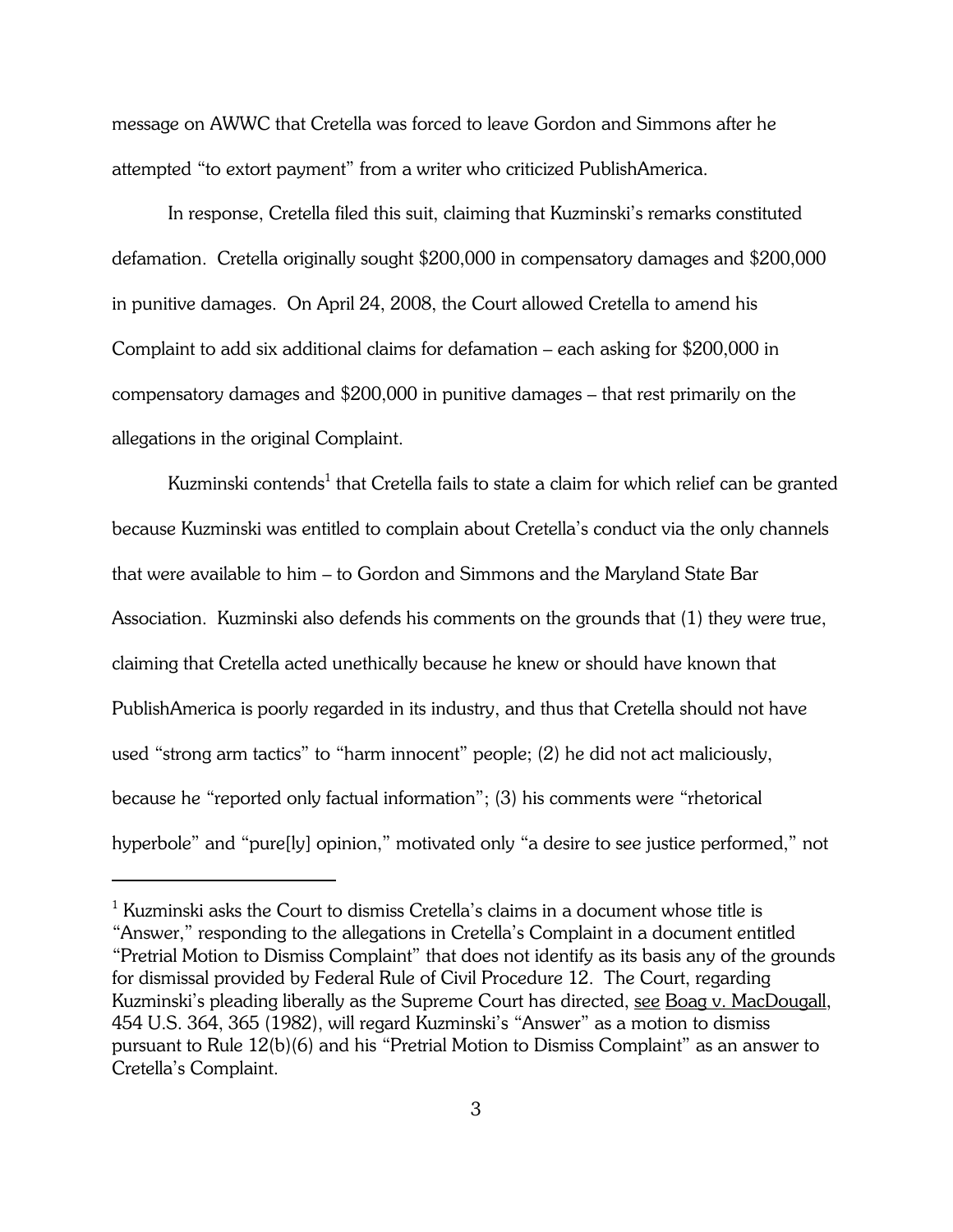malice; (4) the members of AWWC who read Kuzminski's comments already knew about Cretella's conduct; and (5) that any injury that Cretella suffered was caused by his decision to represent "a predatory company." Kuzminski also alleges that Gordon and Simmons discharged him on the basis of the e-mail that Kuzminski sent. Finally, Kuzminski complains that PublishAmerica has attempted "to stifle ... dissent" by monitoring his activity and asking him to remove misleading information about PublishAmerica from a site that Kuzminski runs. Thus, Kuzminski argues, Cretella "is unlikely to prevail in this suit and it should be dismissed."

## 2. Standard of review

A motion under Federal Rule of Civil Procedure 12(b)(6) to dismiss for failure to state a claim upon which relief can be granted challenges the legal sufficiency of a claim, not the facts supporting it. Conley v. Gibson, 355 U.S. 41, 45–46 (1957); see Goodman v. Praxair, Inc., 494 F.3d 458, 464 (4th Cir. 2007). Thus, in ruling on a Rule  $12(b)(6)$  motion, a court must regard as true all of the factual allegations in the complaint, Erickson v. Pardus, 127 S.Ct. 2197, 2200 (2007), as well as any facts that could be proved that are consistent with those allegations, Hishon v. King & Spalding, 467 U.S. 69, 73 (1984), and view those facts in the light most favorable to the plaintiff, Christopher v. Harbury, 536 U.S. 403, 406 (2002). But, the court does not have to accept legal conclusions that are couched as factual allegations. Bell Atl. Corp. v. Twombly, 127 S.Ct. 1955, 1964 (2007). The court may grant a Rule 12(b)(6) motion only if it "appears beyond doubt" that the party bringing the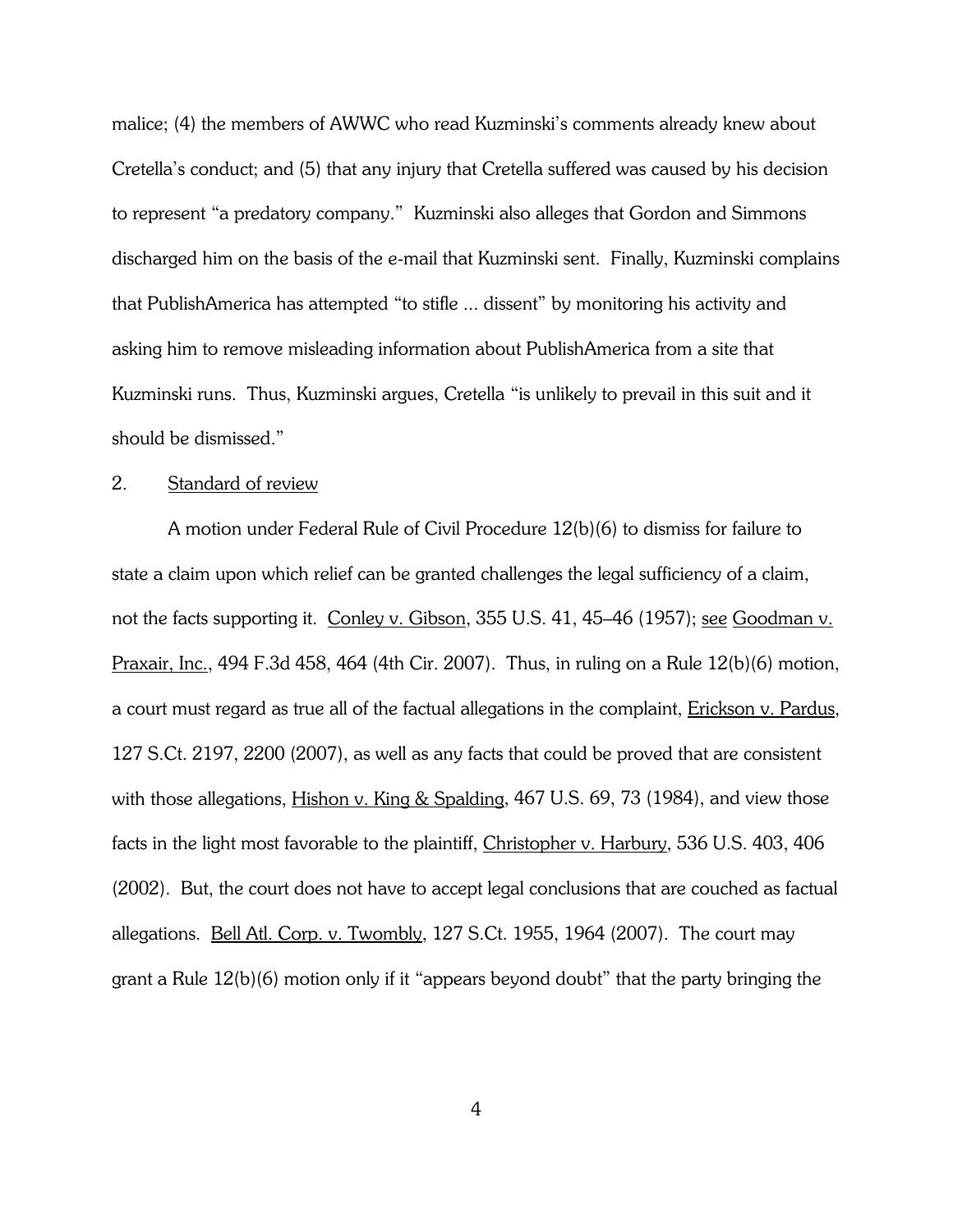claim cannot prove any facts that would entitle it to relief. Conley, 355 U.S. at 46; accord Franks v. Ross, 313 F.3d 184, 192 (4th Cir. 2002).

In deciding a Rule  $12(b)(6)$  motion, a court may consider a document that is incorporated by reference into the complaint. See Tellabs, Inc. v. Makor Issues & Rights, Ltd., 127 S.Ct. 2499, 2509 (2007).

#### 3. Analysis

#### A. Virginia law governs this action

Cretella is a resident of Maryland, Kuzminski is a resident of Virginia, and Cretella seeks more than \$75,000 in damages. Thus, the Court has diversity jurisdiction over this case. See 28 U.S.C. § 1332(a). If a federal court has diversity jurisdiction over a suit, the court must apply the law of the state in which it sits, Van Dusen v. Barrack, 376 U.S. 612, 637 (1964), including that state's choice-of-law rules, Klaxon Co. v. Stentor Elec. Mfg. Co., 313 U.S. 487, 497 (1941). In a tort action, Virginia applies the law of the place of the wrong. Colgan Air, Inc. v. Raytheon Aircraft Co., 507 F.3d 270, 275 (4th Cir. 2007); accord Dreher v. Budget Rent-A-Car Sys., Inc., 634 S.E.2d 324, 327 (Va. 2006); see Wiest v. E-Fense, Inc., 356 F. Supp. 2d 604, 608 (E.D. Va. 2005) (applying that rule in a suit for defamation).

This Court has applied Virginia law to a claim that a defamatory statement was published on a website that was controlled from Virginia, Wiest, 356 F. Supp. 2d at 608, as well as to a claim that an allegedly defamatory statement was published in Virginia, Katz v. Odin, Feldman & Pittleman, P.C., 332 F. Supp. 2d 909, 915 n.4 (E.D. Va. 2004). Here,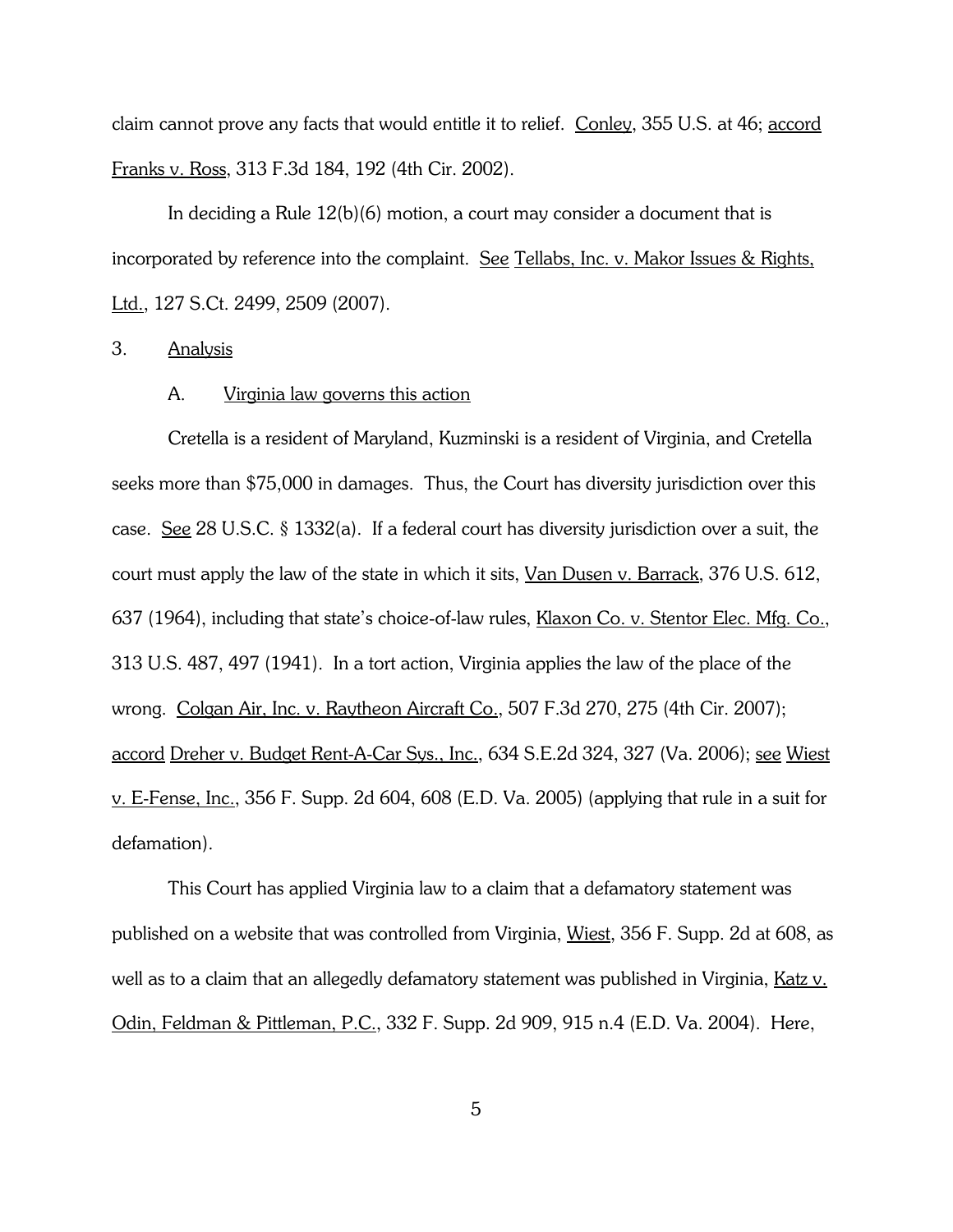the parties do not identify the state from which the AWWC is controlled – nor does the site itself provide that information. The fact that Cretella filed suit in Virginia does not entail that Virginia law governs the case. Cf. Fuqua Homes, Inc. v. Beattie, 388 F.3d 618, 621 (8th Cir. 2004) (chiding a district court for applying the substantive law of the state in which it sat without applying that state's choice-of-law rules). But, since (1) the allegedly defamatory statements were published in Virginia and (2) they were probably posted in Virginia, given that Kuzminski resides in Petersburg, Virginia, the Court will apply Virginia law.

### B. Cretella has pled the elements of defamation

The law of defamation balances our society's interest in promoting free discussion about matters of public importance with its "strong interest in preventing and redressing attacks upon reputation." Rosenblatt v. Baer, 383 U.S. 75, 86 (1966); see Gertz v. Robert Welch, Inc., 418 U.S. 323, 339–42 (1974) (describing the "tension" between those values); see also Dun & Bradstreet, Inc. v. Greenmoss Builders, Inc., 472 U.S. 749, 756 (1985) (emphasizing that the state has a "strong and legitimate interest" in compensating a private person for an injury to his reputation). Under Virginia law, the elements of a claim for defamation are (1) the publication of (2) a false and defamatory statement (3) with the necessary intent. Jackson v. Hartig, 645 S.E.2d 303, 308 (Va. 2007).

## 1. Cretella has alleged that Kuzminski's statements were published

To be published, a statement must be communicated to a person other than the injured party, so that it is heard and understood – to refer to the injured party – by that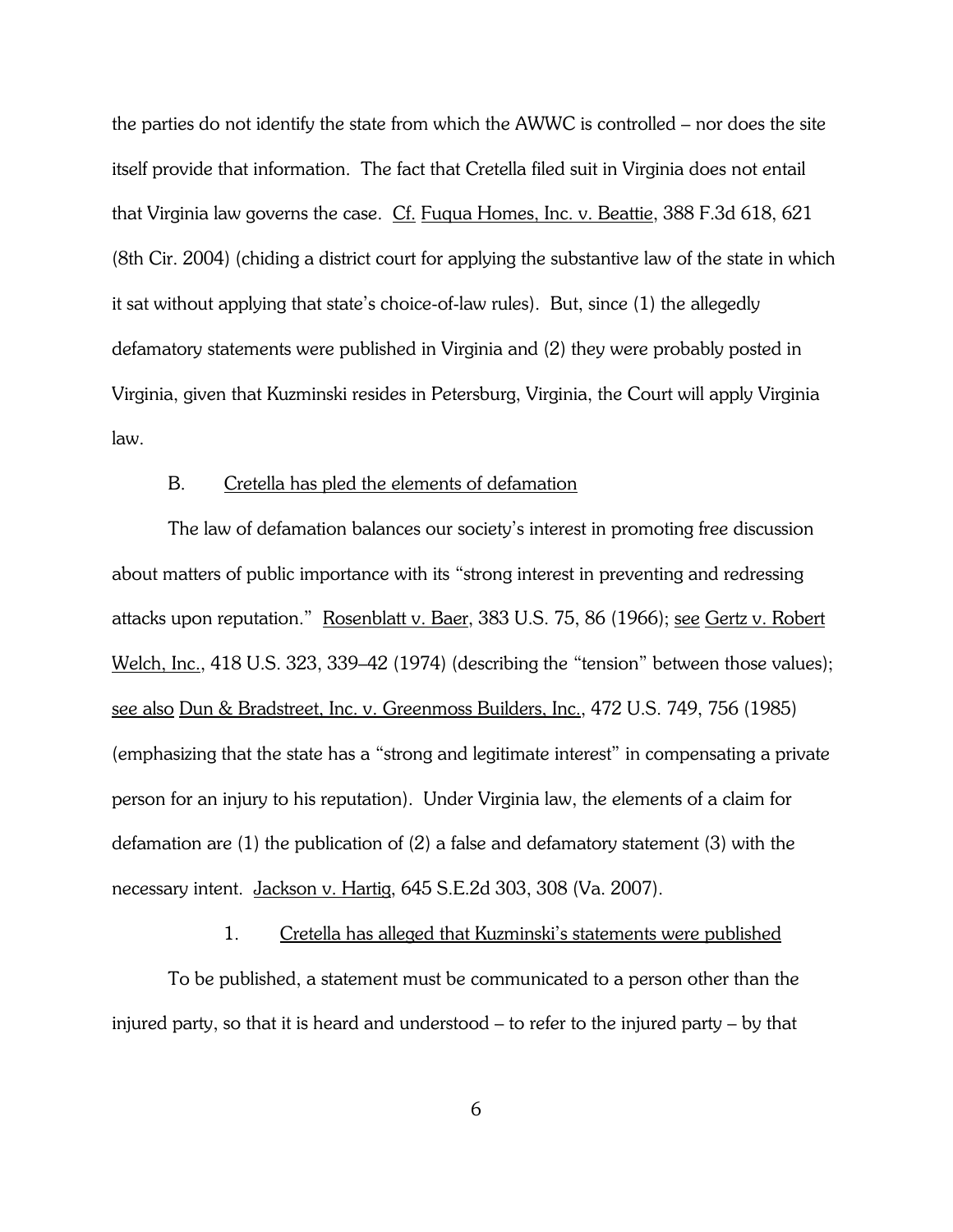person. Food Lion, Inc. v. Melton, 458 S.E.2d 580, 584–85 (Va. 1995); Katz, 332 F. Supp. 2d at 915. Thus, a written communication is published if it is read by someone other than the author or the injured party, even if the reader is not the intended recipient of the message. Katz, 332 F. Supp. 2d at 915–16 (noting that a telegram is published as soon as it is delivered to an employee of a telegram company). Circumstantial evidence is sufficient to show that a statement was published. Melton, 458 S.E.2d at 585.

In Count I of his Amended Complaint, Cretella alleges that Kuzminski posted a message on AWWC stating (in part) that "it's time to report Vic Cretella to the Maryland Bar Association for attempted extortion"; "Mr. Cretella seems to be involved in what I would characterize as extortion"; and Cretella was "actively consorting with [PublishAmerica] in furthering its unethical if not illegal methods." Other members of AWWC quoted those statements, proving that they were communicated to third parties. And, the fact that the statements refer to Cretella by name implies that those parties understood that the statements were about Cretella. Thus, Cretella has adequately alleged that the statements supporting Count I of his Amended Complaint were published.

The other six counts of Cretella's Amended Complaint are based on messages that Kuzminski allegedly posted on AWWC on May 4, 2007; May 5, 2007; July 10, 2007; July 14, 2007; November 17, 2007; and February 11, 2008. Cretella has not provided the Court with any evidence that those messages were published. But, in the context of this Motion, the Court must regard as true Cretella's allegations that those statements were posted on AWWC. See Erickson, 127 S.Ct. at 2200. And, if those statements were posted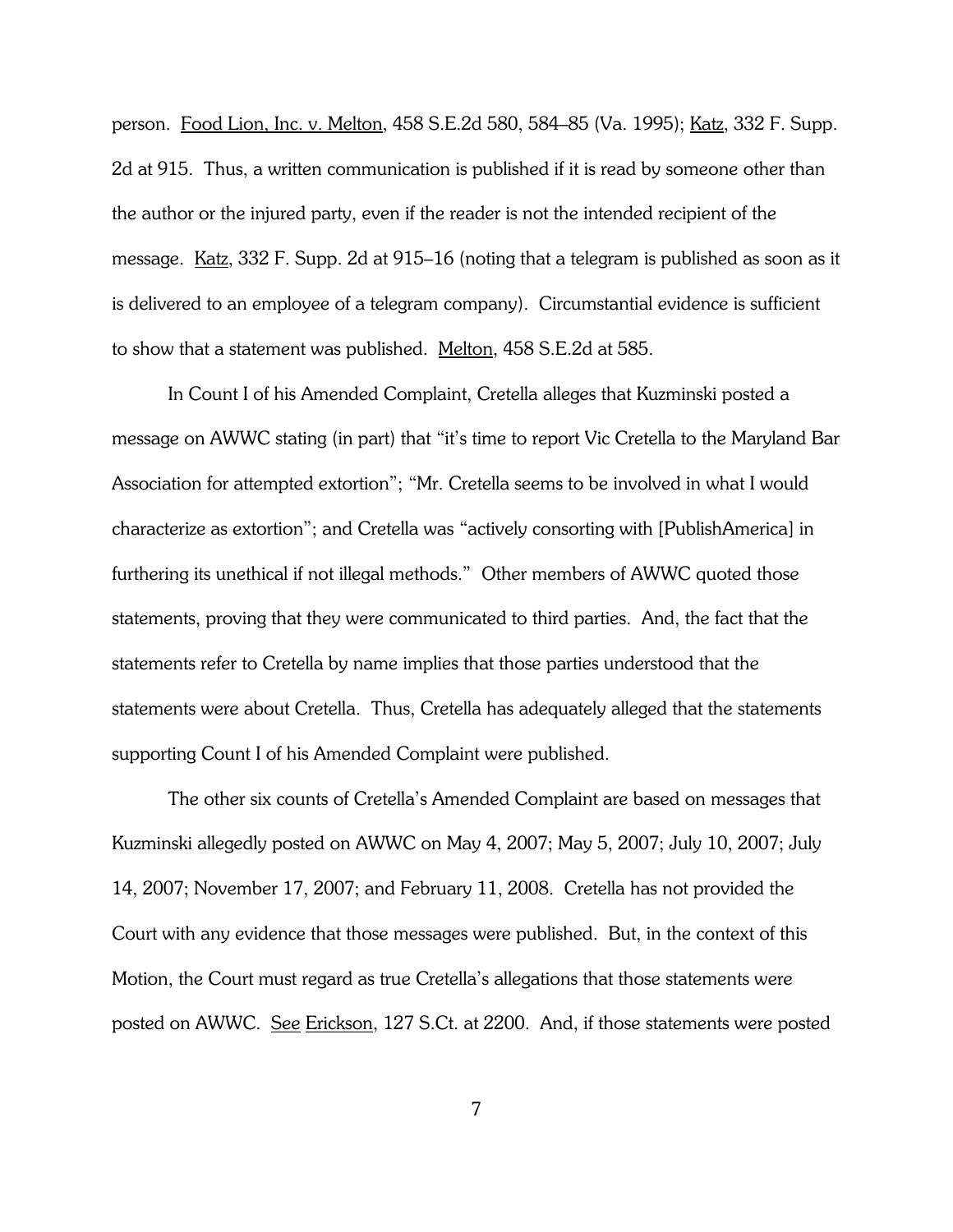on a website that is publicly available and visited frequently, there is strong circumstantial evidence that at least one other person read the statements. Thus, the Court finds that Kuzminski's other allegedly defamatory statements were published. See Conley, 355 U.S. at 46; Franks, 313 F.3d at 192 (holding that a court may grant a motion to dismiss only if it "appears beyond doubt" that the party bringing the claim cannot prove any facts that would entitle it to relief).

## 2. Cretella has alleged that Kuzminski's statements were false

Next, to support a claim for defamation, a statement must be false. Jackson, 645 S.E.2d at 308. A statement that is "substantially true" – even if it contains "minor or irrelevant inaccuracies" – cannot be defamatory. Jordan v. Kollman, 612 S.E.2d 203, 207 (Va. 2005). The plaintiff must allege a false statement with particularity, Chapin v. Knight-Ridder, Inc., 993 F.2d 1087, 1092 (4th Cir. 1993), and prove that it is false by a preponderance of the evidence, Food Lion, Inc., 458 S.E.2d at 584.

Thus, an expression of opinion – a statement that cannot be shown to be false – cannot be defamatory. Raytheon Tech. Servs. v. Hyland, 641 S.E.2d 84, 90 (Va. 2007). For example, statements that a person was "frequently verbose and vocal" and "inappropriately and openly critical," and that she "appeared to be unwilling to accept ... feedback," were opinions that did not support a claim of defamation. Id. at 92. Similarly, a statement is not defamatory if it cannot reasonably be interpreted as stating a fact about a person. Tronfeld v. Nationwide Mut. Ins. Co., 636 S.E.2d 447, 449–50 (Va. 2006); see Old Dominion Branch No. 496, Nat'l Ass'n of Letter Carriers v. Austin, 418 U.S. 264, 285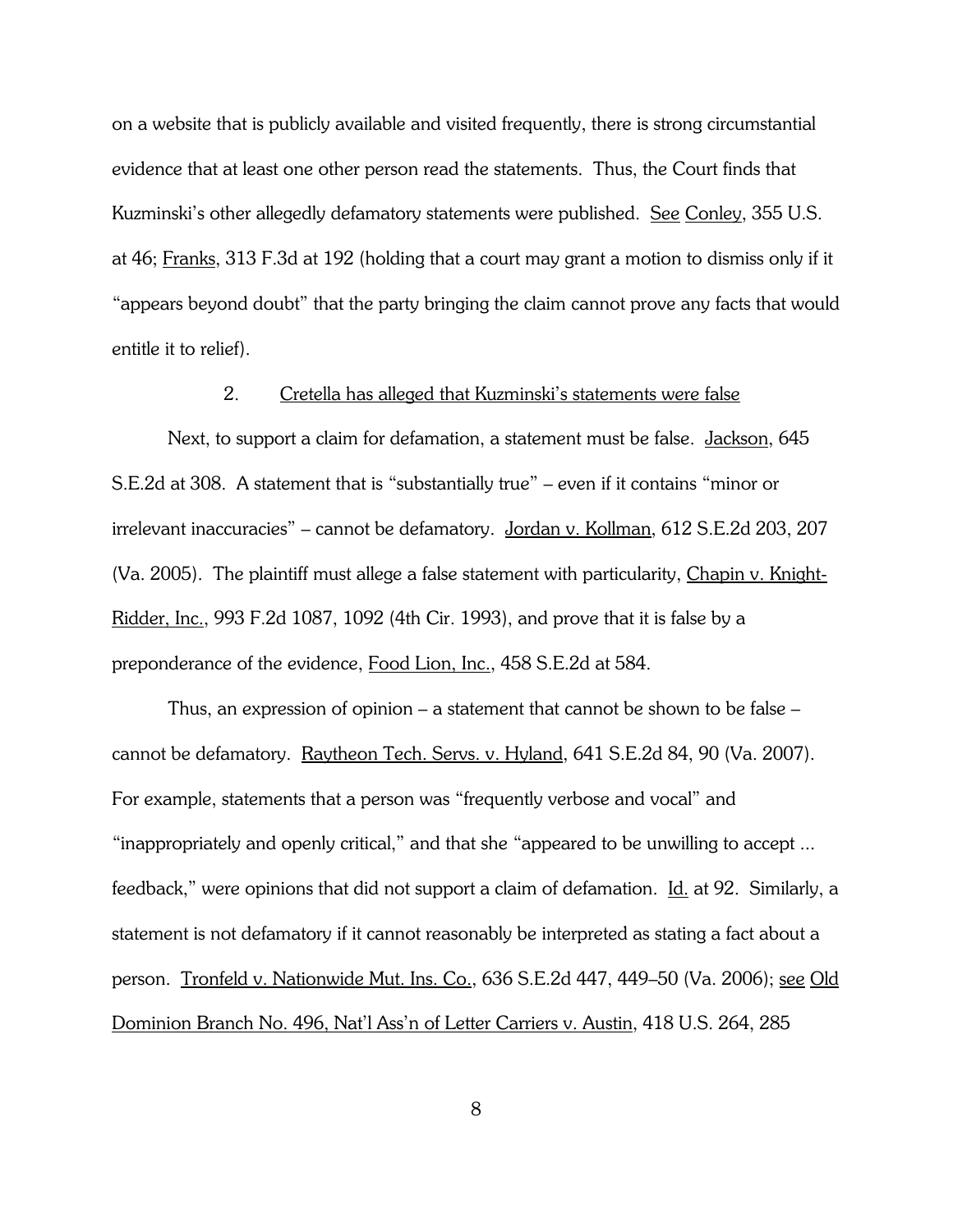(1974) (ruling that "rhetorical hyperbole" and "imaginative expression[s]" cannot be defamatory). Accordingly, calling a union member a "scab" was not defamatory because that statement did not imply that he committed treason. Old Dominion Branch No. 496, 418 U.S. at 285. In addition, an expression of a perspective – i.e., a statement that can be shown to be true, but only in the context of a particular viewpoint – cannot be defamatory. Tronfeld, 636 S.E.2d at 450. Thus, for example, stating that a corporal lacks experience is not defamatory, since a sergeant would agree but a private would disagree. Chaves v. Johnson, 335 S.E.2d 97, 119 (Va. 1985) (noting that the "relative" nature of that statement is "obvious").

But, the fact that a statement conveys an opinion does not by itself entail that the statement is not defamatory. For example, an opinion that is "laden with factual content" may be defamatory. Raytheon Tech. Servs., 641 S.E.2d at 90–91; see Milkovich v. Lorain Journal Co., 497 U.S. 1, 18 (1990) (noting that an expression of "opinion" may often imply an assertion of objective fact, and consequently may be actionable). Moreover, a speaker may not protect himself from liability by qualifying a statement of fact as "my opinion." Swengler v. ITT Corp. Electro-Optical Prods. Div., 993 F.2d 1063, 1071 (4th Cir. 1993). Accordingly, the United States Supreme Court affirmed a judgment that a statement implying that an attorney was "unethical" and "capable of extortion" was a statement of fact. See Harte-Hanks Commc'ns, Inc. v. Connaughton, 491 U.S. 657, 662 n.3 (1989), aff'g 842 F.2d 825, 840–41 (6th Cir. 1988). The Virginia Supreme Court ruled that a statement that a manager's performance was "significantly" lower than expected was a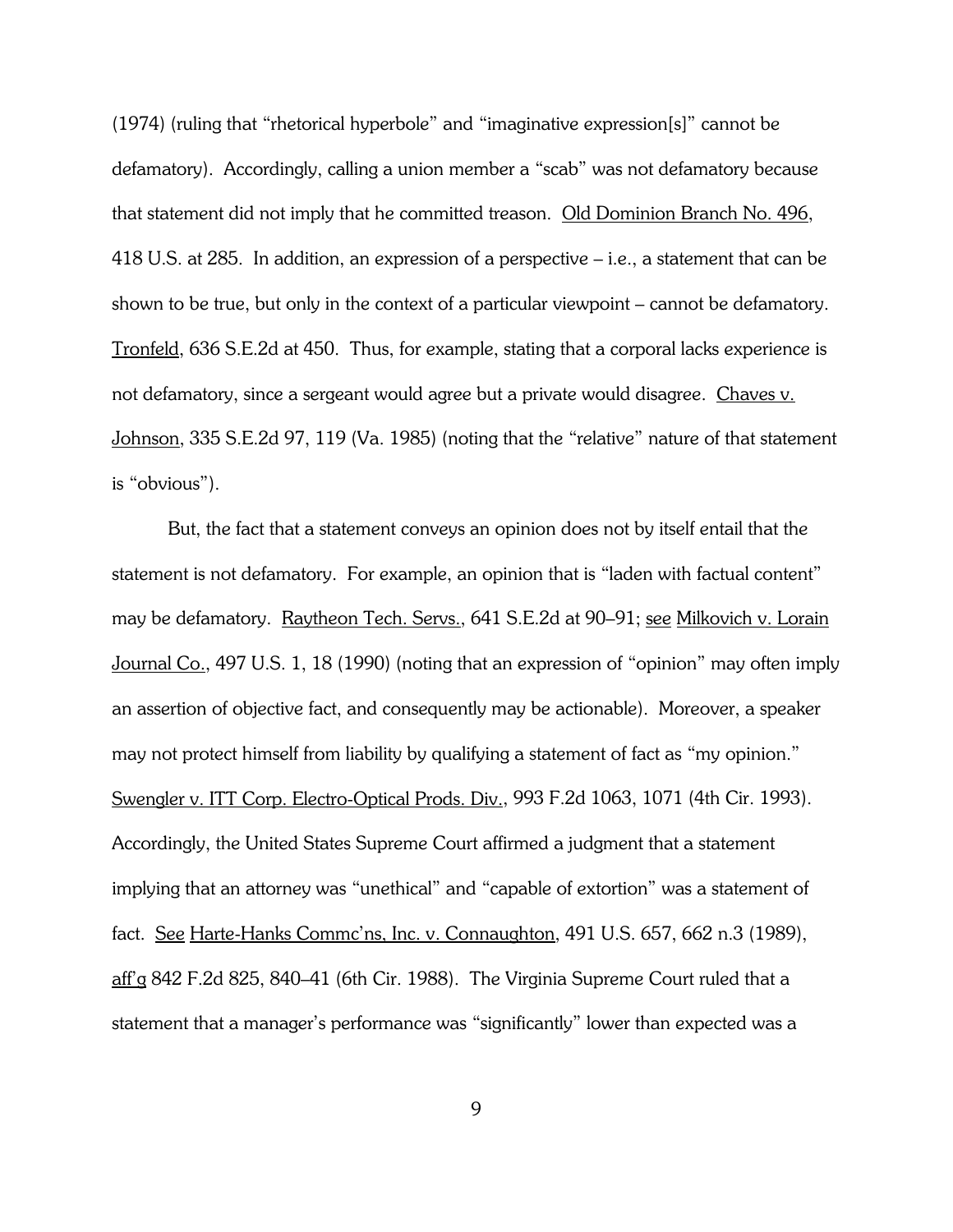statement of fact, even though it implied a judgment. See Raytheon Tech. Servs., 641 S.E.2d at 91. And, even though allegations by a doctor's patients that they had been sexually assaulted by him "were arguably expressions of their ... opinions about the treatment [that] they had received," they were published as fact and without being placed in the context of information that contradicted the image that those statements conveyed, and thus were actionable. WJLA-TV v. Levin, 564 S.E.2d 383, 393 (Va. 2002).

Thus, a statement that a person has broken the law may amount to an expression of opinion, one that cannot support a claim of defamation. See, e.g., Greenbelt Co-op. Pub. Ass'n v. Bresler, 398 U.S. 6, 14 (1970) (ruling that criticizing a real estate developer's – legal – tactics as "blackmail" did not constitute an accusation that he had broken the law, because "even the most careless reader" would perceive "that the word was no more than rhetorical hyperbole, a vigorous epithet"). On the other hand, many courts have regarded accusations of unlawful activity as statements of fact. See, e.g., Carwile v. Richmond Newspapers, Inc., 82 S.E.2d 588, 591–92 (Va. 1954).

Whether a statement expresses a fact or an opinion is a question of law. Raytheon Tech. Servs., 641 S.E.2d at 91. Thus, the Court does not have to accept Cretella's claim that Kuzminski's statements were false, since a statement can be false only if it is a statement of fact, which is a legal conclusion. See Bell Atl. Corp., 127 S.Ct. at 1964. But, for the purpose of ruling on this Motion, the Court must accept Cretella's characterization of any statements by Kuzminski that constitute statements of fact  $-$  i.e., that they are false. See Erickson, 127 S.Ct. at 2200; Hishon, 467 U.S. at 73; Christopher, 536 U.S. at 406.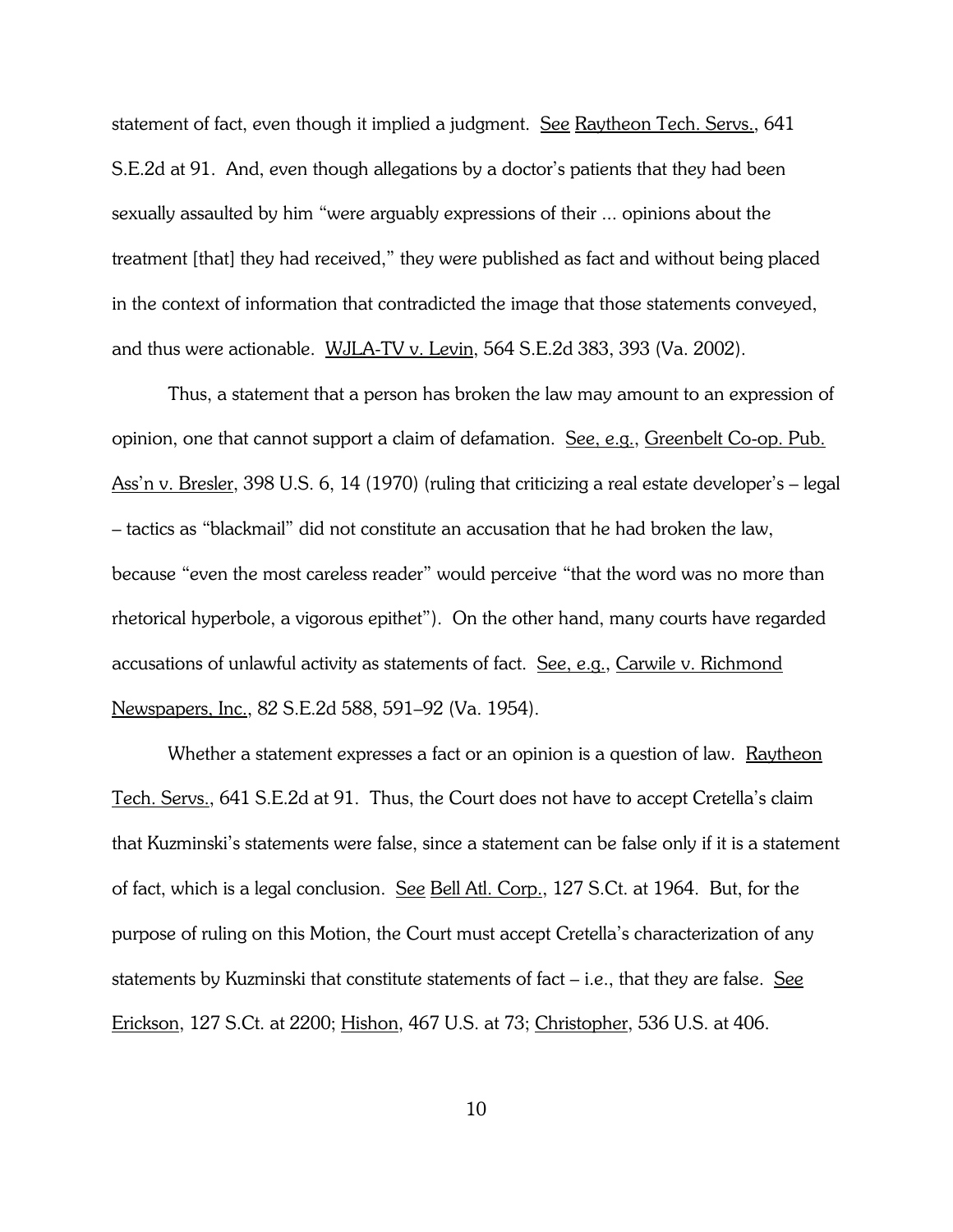Accordingly, the question for the Court to resolve is which, if any, of the statements that Cretella challenges could be shown to be false – i.e., whether they are statements of fact or expressions of opinion.

In Count I, Cretella complains that Kuzminski accused him of engaging in extortion and acting unethically, if not illegally. Whether Cretella acted in a way that constitutes extortion or violates a law or rule of professional ethics can be verified. See Harte-Hanks Commc'ns, Inc., 491 U.S. at 662 n.3 (treating an allegation that an attorney was "unethical" and "capable of extortion" as a statement of fact). Kuzminski qualified his allegations, by saying that Cretella was "involved in what I would characterize as extortion" and suggesting that the Maryland State Bar Association should "decide whether that's what [Cretella is] involved in." However, describing a statement as an expression of a personal view does not make it an opinion. See Swengler, 993 F.2d at 1071. And, Kuzminski allegedly made those statements in conjunction with a suggestion that Cretella should be reported to the Maryland State Bar Association for engaging in extortion, implying that the belief that Cretella acted wrongly can reasonably be imputed to Kuzminski. Moreover, the fact that he called for action suggests that the statements were not merely rhetorical hyperbole. See Levin, 564 S.E.2d at 393 (deciding whether a statement was one of fact or opinion partly on the basis of its context). Thus, the Court finds that the statements at issue in Count I are statements of fact.

Count II concerns a statement that Cretella "embarrass[ed]" Gordon and Simmons and "resonates with [PublishAmerica] like a glove." Those comments are judgments, but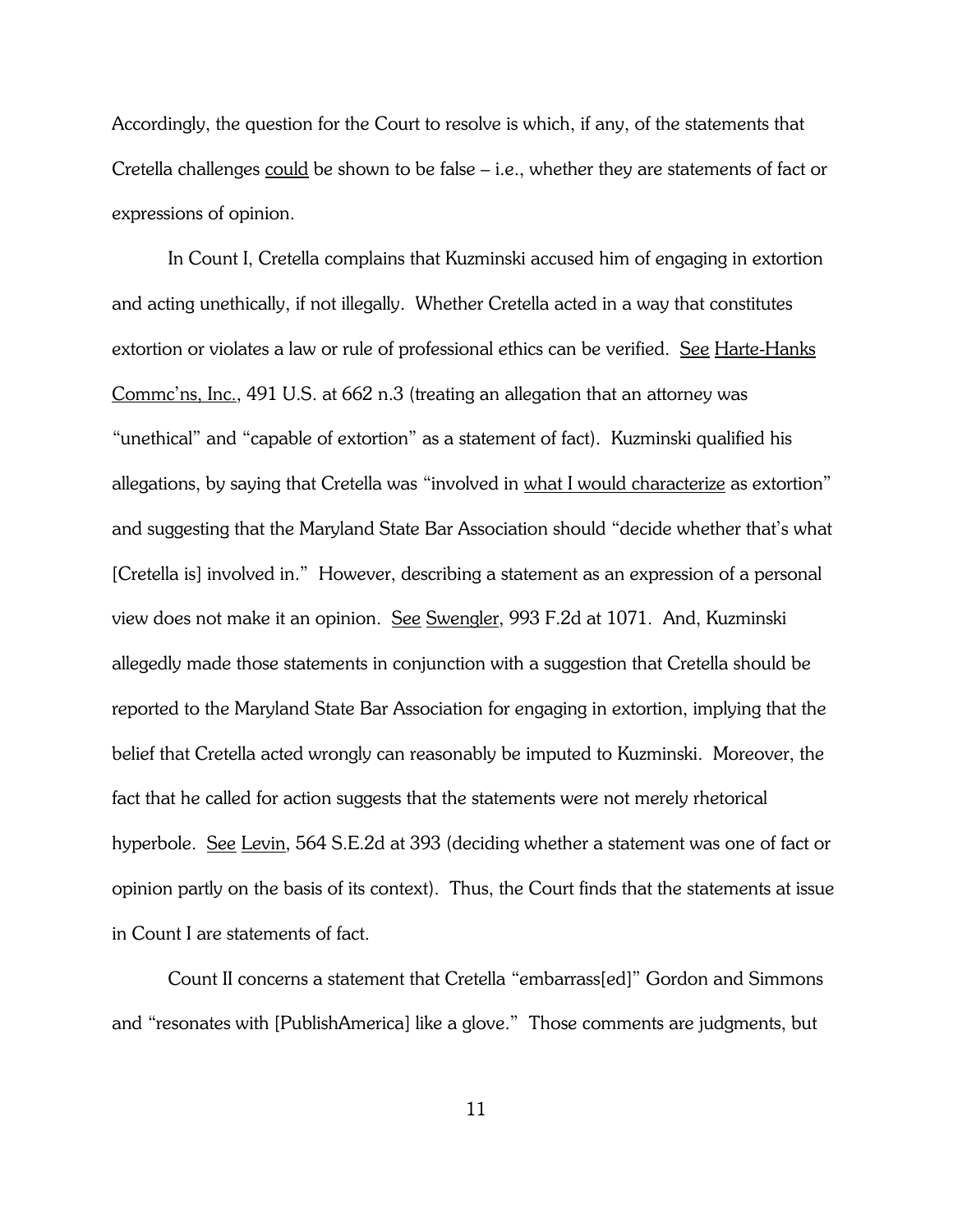they imply that Cretella is no longer employed by Gordon and Simmons and is affiliated in some way with PublishAmerica, which are propositions that can be verified. Compare Raytheon Tech. Servs., 641 S.E.2d at 91 (ruling that a statement that a sales team "significantly" missed performance targets was "not merely the view of [its author]," since it was accompanied by factual statements). For that reason, the Court finds that Count II involves statements of fact.

The statement at issue in Count III alleges that, prior to contacting Norris, Cretella took action against another author on behalf of PublishAmerica, a move that prompted several complaints. That statement is clearly capable of being verified, and thus is a statement of fact.

In Count IV, Cretella complains that Kuzminski said, "Seems to me ole Vic is demonstrating why he's no longer with his former firm. I guess socializing only goes so far, doesn't it, Vic? Somewhere along the line you actually have to produce." That statement contains relatively little factual content. But, since Count IV will be dismissed on another ground, as discussed below, the Court will not decide whether that statement constitutes a statement of fact.

Count V concerns a statement that alleges, in part, that Cretella "infringed upon or is breaching the terms of [a] contract." It also implies that Cretella violated the Maryland bar's code of professional ethics. Similarly, Count VI alleges that Cretella engaged in extortion. Applying the Court's analysis of Count I, these statements are factual.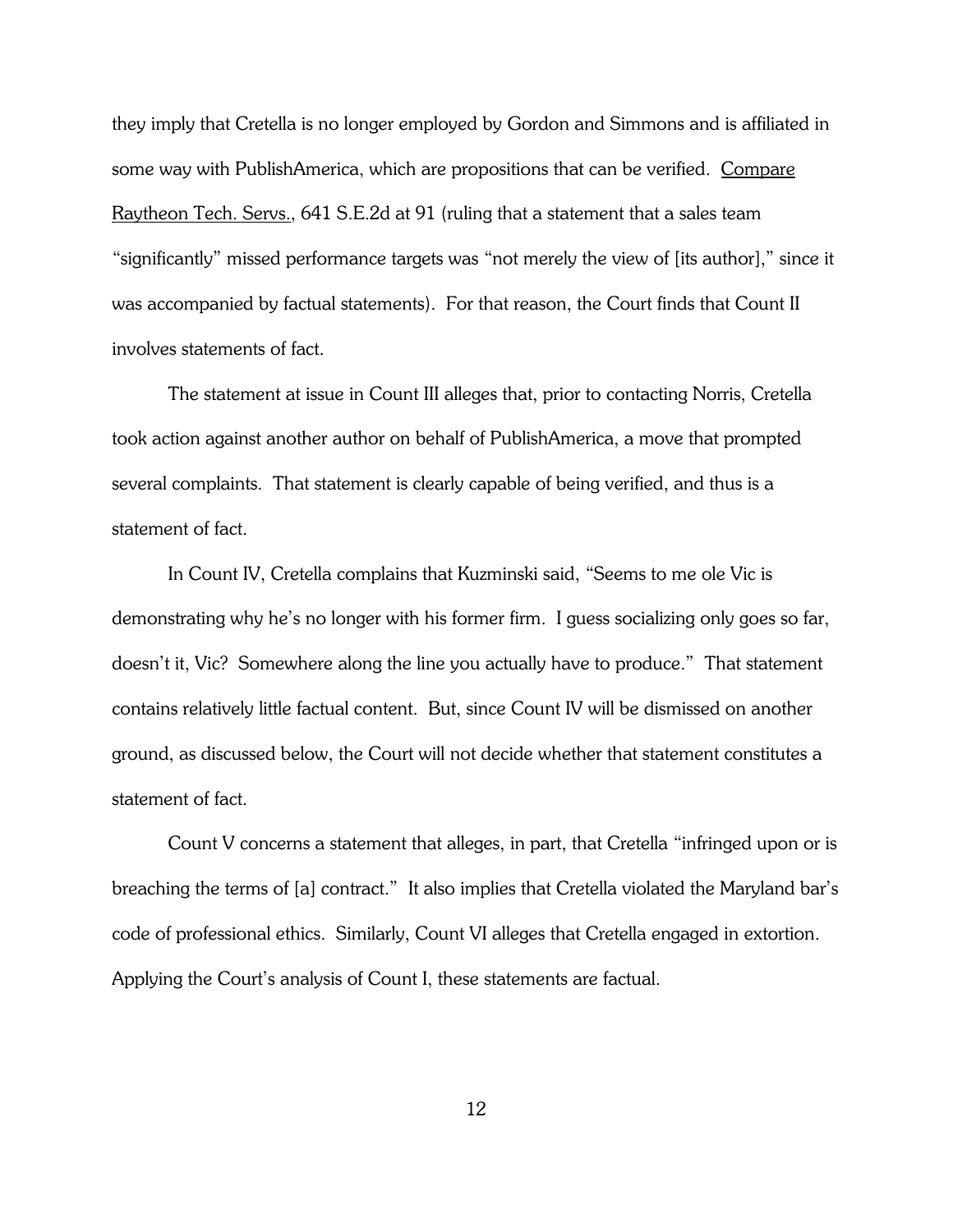Finally, the statement at issue in Count VII is colorful, sarcastic, and confusing. It suggests that Cretella and Kuzminski "could have been kissing cousins [] except for that awful face paint" and expresses surprise that Cretella "could be so mean," given that he was "so close" to Kuzminski. The statement also refers to a "can of worms" that was "thrown in the[] lap" of Gordon and Simmons. Although the statement suggests that Cretella may be angry that he was reported to the Maryland State Bar Association, that implication occurs in the context of a rhetorical question that is laden with irony. Thus, identifying – much less verifying – any proposition that is conveyed by that portion of the statement is difficult. Accordingly, since this statement cannot reasonably be interpreted as alleging factual content about Cretella that could be shown to be false, the Court will DISMISS Count VII.

## 3. Cretella has alleged that Kuzminski's statements were defamatory

If a statement is false, it must also be defamatory: it must "tend ... to harm the reputation of another as to lower him in the estimation of the community or to deter third persons from associating or dealing with him." Chapin, 993 F.2d at 1092. A statement that is "[m]erely offensive or unpleasant" is not defamatory; it must make the plaintiff appear "odious, infamous, or ridiculous." Id. In deciding whether a statement is defamatory, a court should interpret its words "in their plain and natural meaning" and "according to the sense in which they appear to have been used." Carwile, 82 S.E.2d at 591–92. But, a statement may be defamatory even if it does not explicitly charge a person with wrongdoing: defamation may occur by "implication or insinuation." Id. at 592.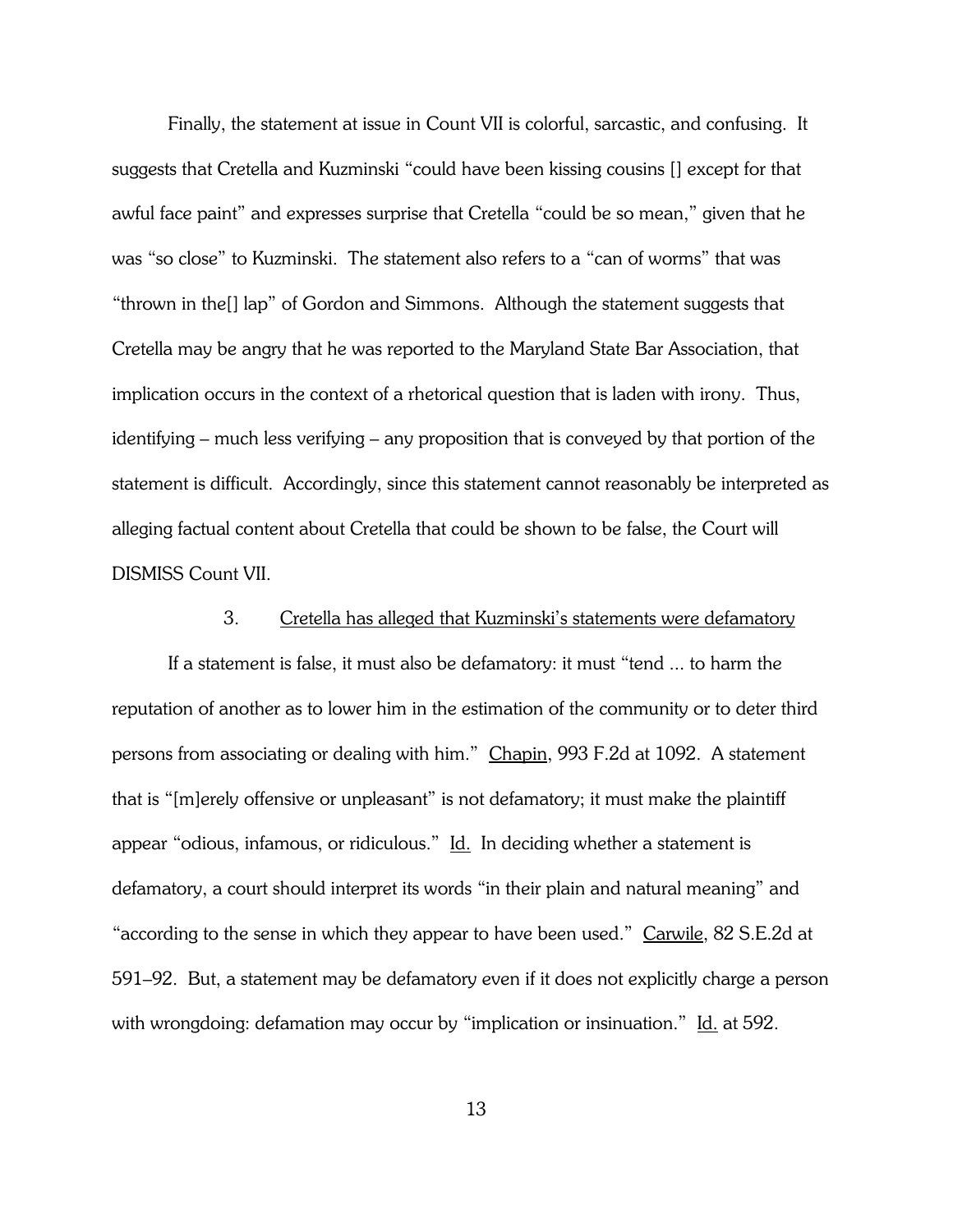A statement that (1) "impute[s] to a person the commission of some criminal offense involving moral turpitude, for which the party, if the charge is true, may be indicted and punished"; (2) suggests that the person is not fit "to perform the duties of an office or employment of profit" or lacks "integrity in the discharge of those duties"; or (3) "prejudice[s the] person in his ... profession" is defamatory per se. $2$  Tronfeld, 636 S.E.2d at 449–50; see Swengler, 993 F.2d at 1070 (recognizing that a false statement that "prejudice[s] a person in her or her profession" is defamatory per se). Obtaining property wrongfully is a crime that involves moral turpitude. Tronfeld, 636 S.E.2d at 450 (ruling that an accusing an attorney of engaging in conduct that constituted larceny by trick or obtaining money by false pretenses was defamatory).

However, a statement does not have to establish all of the elements of a crime to be defamatory per se. Schnupp v. Smith, 457 S.E.2d 42, 46 (Va. 1995). Nor must a statement explicitly impute criminal activity, id.; a statement "imputes the commission of a crime when it refers to matters that would naturally and presumably be understood by those hearing them as charging a crime," Food Lion, Inc., 458 S.E.2d at 584. Thus, the Virginia Supreme Court concluded that (1) a statement that an attorney who called for an investigation of the Richmond Police Department "cast a shadow across the entire Police Department," in conjunction with (2) a statement that "the State Bar ... may request a court of competent jurisdiction to disbar an attorney for violation of the ethical code governing the professional conduct of attorneys," could reasonably be interpreted as charging the

 $^{\rm 2}$  In addition, other statements may be defamatory if they cause "special damages."  $\rm \,$  Great Coastal Express, Inc. v. Ellington, 334 S.E.2d 142, 147 (Va. 1985).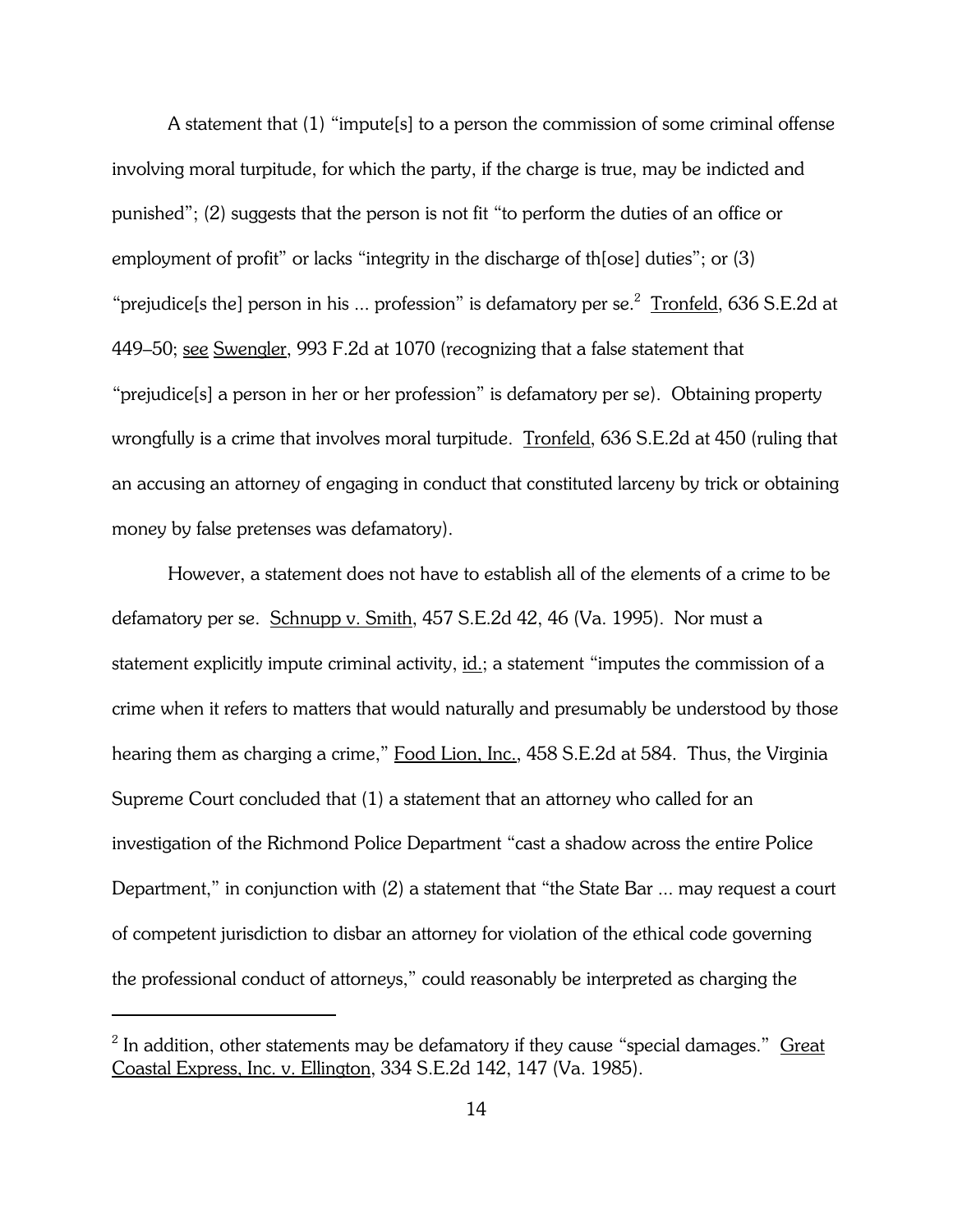attorney with acting unethically or unprofessionally. Carwile, 82 S.E.2d at 592. Moreover, the Court found, the statements suggested that the attorney could be disbarred, thereby "tending to injure him in his profession." Id. Accordingly, the Court reversed a grant of summary judgment against the attorney.

In contrast, stating that a physician was "inexperienced" and that his fees were too high was not defamatory, because those statements did not impugn his character or standing in his profession, nor did they suggest that he could not perform his job. Chaves, 335 S.E.2d at 118–19. And, a statement by a law firm to a group of debtors that an attorney failed to report payments by the debtors were not actionable. Perk v. Vector Res. Group, Ltd., 485 S.E.2d 140, 144 (Va. 1997) (offering little explanation for this ruling).

Whether a statement is defamatory – or is reasonably capable of conveying a defamatory meaning – is a question of law for a court to decide. Hatfill v. New York Times Co., 416 F.3d 320, 330 (4th Cir. 2005); Yeagle v. Collegiate Times, 497 S.E.2d 136, 138 (Va. 1998).

Counts I and VI involve statements that explicitly accuse Cretella of engaging in extortion, a crime. See Md. Code, Crim. Law § 3–701 (providing that extortion may be punished by imprisonment and/or a fine); cf. Diamond v. Kenley, 515 F. Supp. 1165, 1175 (E.D. Va. 1981) (Warriner, J.) (including extortion in a list of offenses that involved moral turpitude). In addition, accusing an attorney of extortion implies that he lacks integrity. Thus, those statements clearly could be found to be defamatory.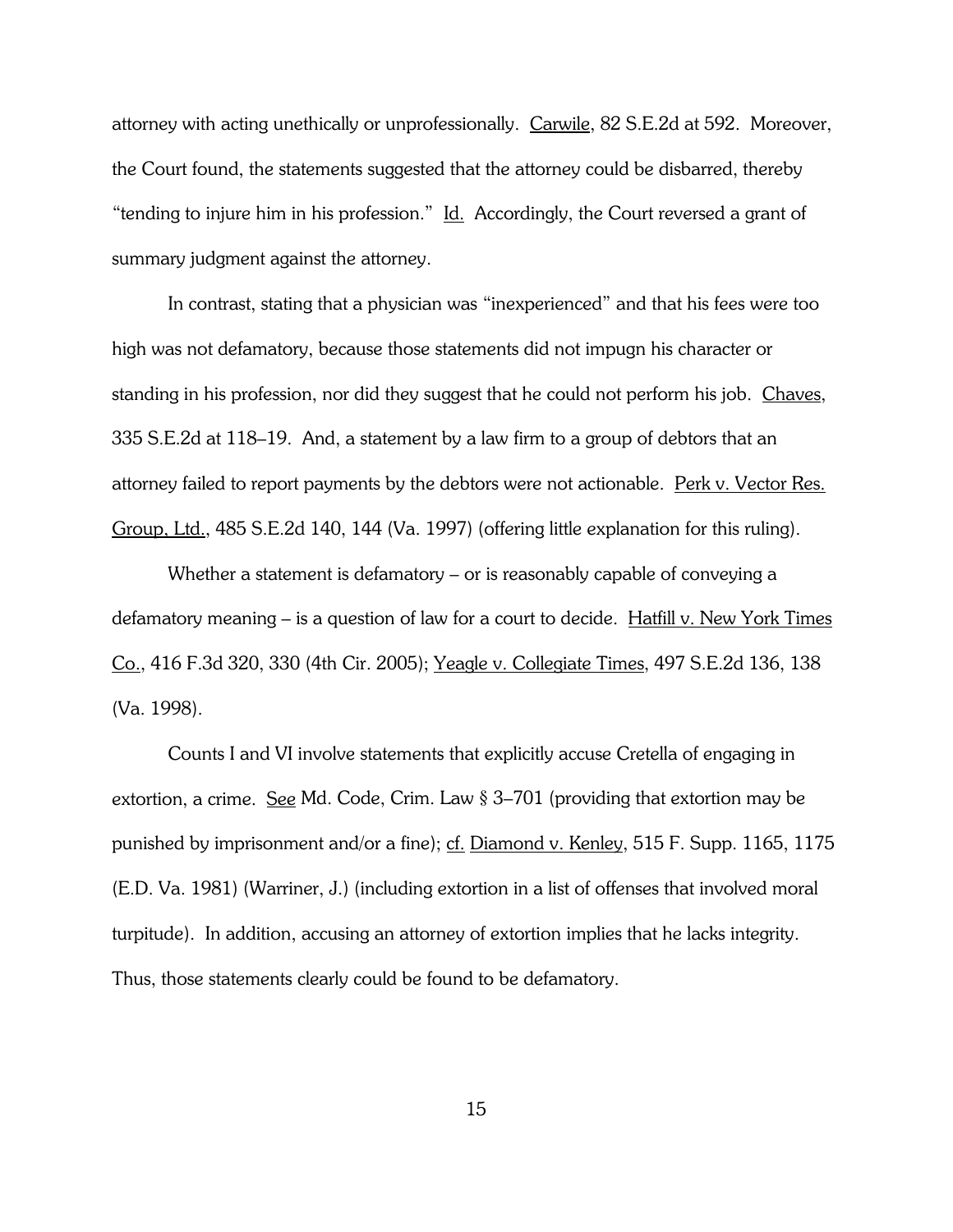The statements at issue in Counts II, III, V, and VII imply that Cretella acted unethically – by (a) suggesting that "he might be ... closer to losing his license" to practice law; (b) speculating that he was forced to leave his law firm because of a "backlash against his attempt to attack" another author, an attempt that prompted complaints to "lawyers in Maryland who [monitor] ethics among M[arylan]d lawyers"; (c) stating that "it's time to report Vic [to the Maryland State Bar Association] for his behavior," as well as a statement that Cretella breached a contract that PublishAmerica entered; and (d) stating that Cretella was reported to the Maryland State Bar Association "for attacking an AW[WC] member," respectively. According to Carwile, criticizing an attorney's conduct, coupled with a discussion of the availability of disciplinary sanctions, can reasonably be interpreted as implying that the attorney acted unethically or unprofessionally. 82 S.E.2d at 592. And, suggesting that an attorney could be disbarred "tend[s] to injure him in his profession." Id. Moreover, charging Cretella with "attacking" an author could dissuade other people from dealing with him, especially since the nature of the "attacks" (which may have been merely aggressive, but legal and ethical, attempts to protect PublishAmerica) is not clear from the context of those statements, thereby damaging his career. Thus, the statements at issue in Counts II, III, V, and VII could be found to be defamatory.

Count IV concerns a statement that strongly implies that Cretella was forced to leave his law firm because he failed "to produce." This statement does not involve allegations of criminal or unethical conduct. Moreover, given the lack of any supporting details, the statement probably would not suggest that Cretella is unfit or damage his career. Thus,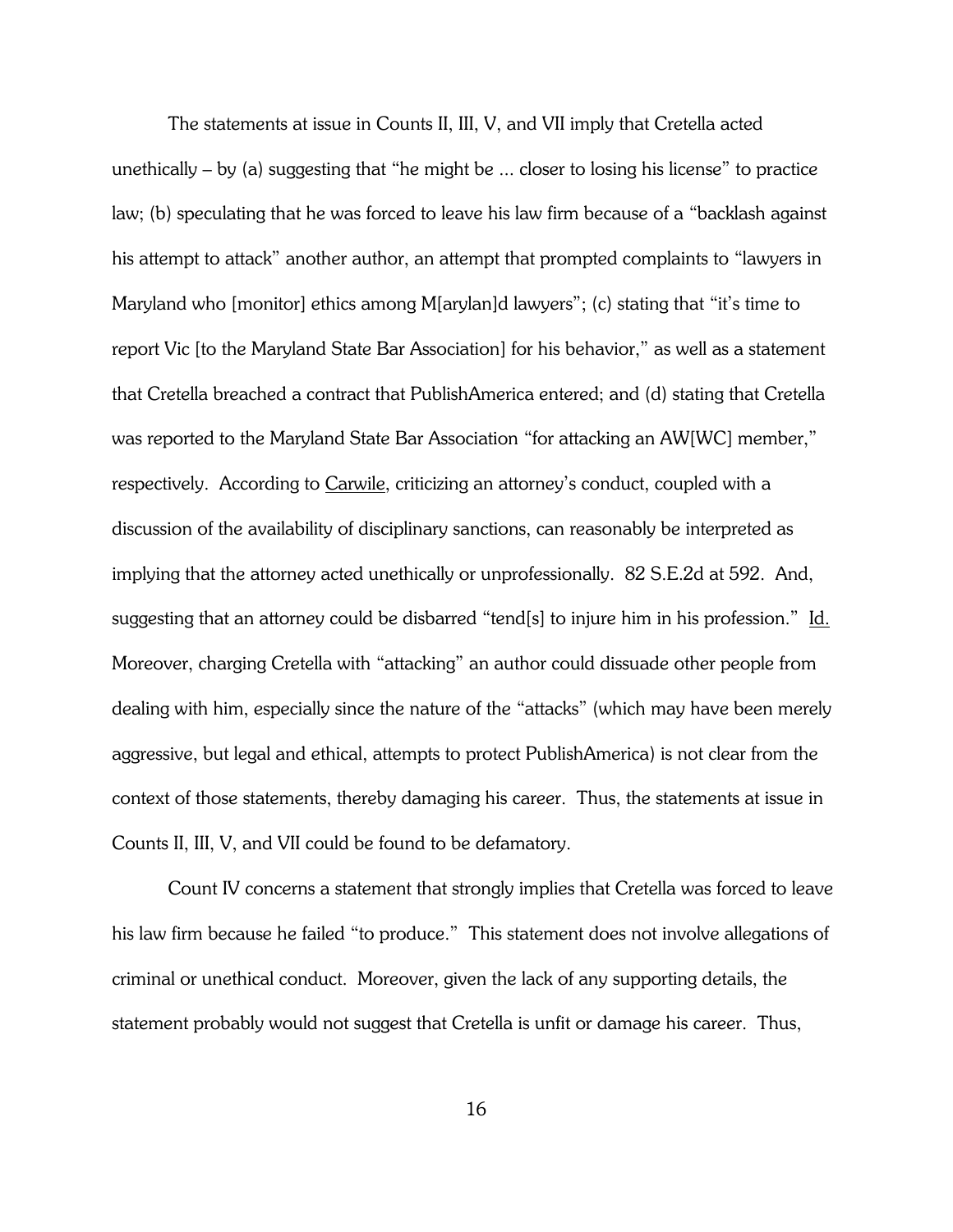because this statement is not reasonably capable of having a defamatory meaning, entailing that this claim cannot succeed as a matter of law, the Court will DISMISS Count IV.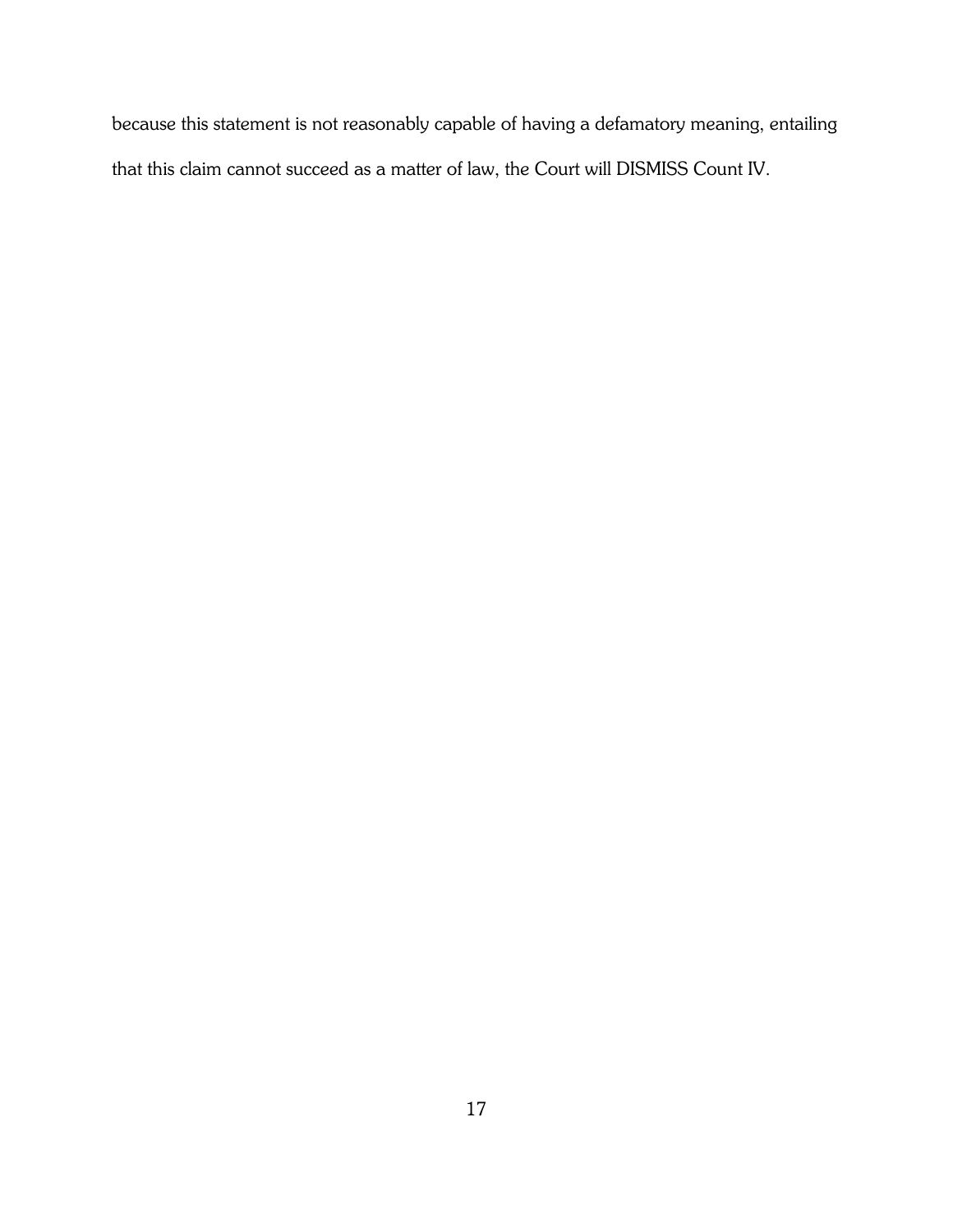#### 4. Cretella has alleged that Kuzminski acted negligently

In 2005, the Virginia Supreme Court ruled that the intent that a plaintiff in a suit for defamation must prove depends on (1) whether the plaintiff is a public official or a public figure; and (2) the type of damages that are sought. Jordan, 612 S.E.2d at 207. Thus, if a plaintiff is not a public official or a public figure, to recover actual damages the plaintiff must show "that the defendant either knew [that a statement at issue was false], or believing it to be true, lacked reasonable grounds for such belief, or acted negligently in failing to ascertain the facts on which the publication was based." Gazette, Inc. v. Harris, 325 S.E.2d 713, 725  $(1985).$ <sup>3</sup> That rule applies regardless of whether the subject of the statement "relates to a matter of public or general concern," id.; but see WJLA-TV v. Levin, 564 S.E.2d 383, 389, 391–92 (Va. 2002) (ruling that a plaintiff must show actual malice if an allegedly defamatory statement involves a matter of public concern and it was made by a media company). And, to recover punitive damages, a party must show actual malice – regardless of the status, public or private, of the defendant. Jordan, 612 S.E.2d at 207.

But, in earlier opinions, that court held that the requisite showing of intent is also determined by the type of harm that is alleged. See Food Lion, Inc., 458 S.E.2d at 584; accord Harris, 325 S.E.2d at 725. In Harris, the Virginia Supreme Court held that the negligence standard applies only if the allegedly defamatory statement "makes substantial

 $^3$  In the context of a discussion of the impact of this rule on a media company, the  $\underline{\text{Harris}}$ Court added that "the careless misstatement of fact which, on its face, does not appear to be defamatory will not result in liability." 325 S.E.2d at 725–26. It is not clear from Harris whether the "careless misstatement" doctrine also applies to a statement by a defendant that is not a media company.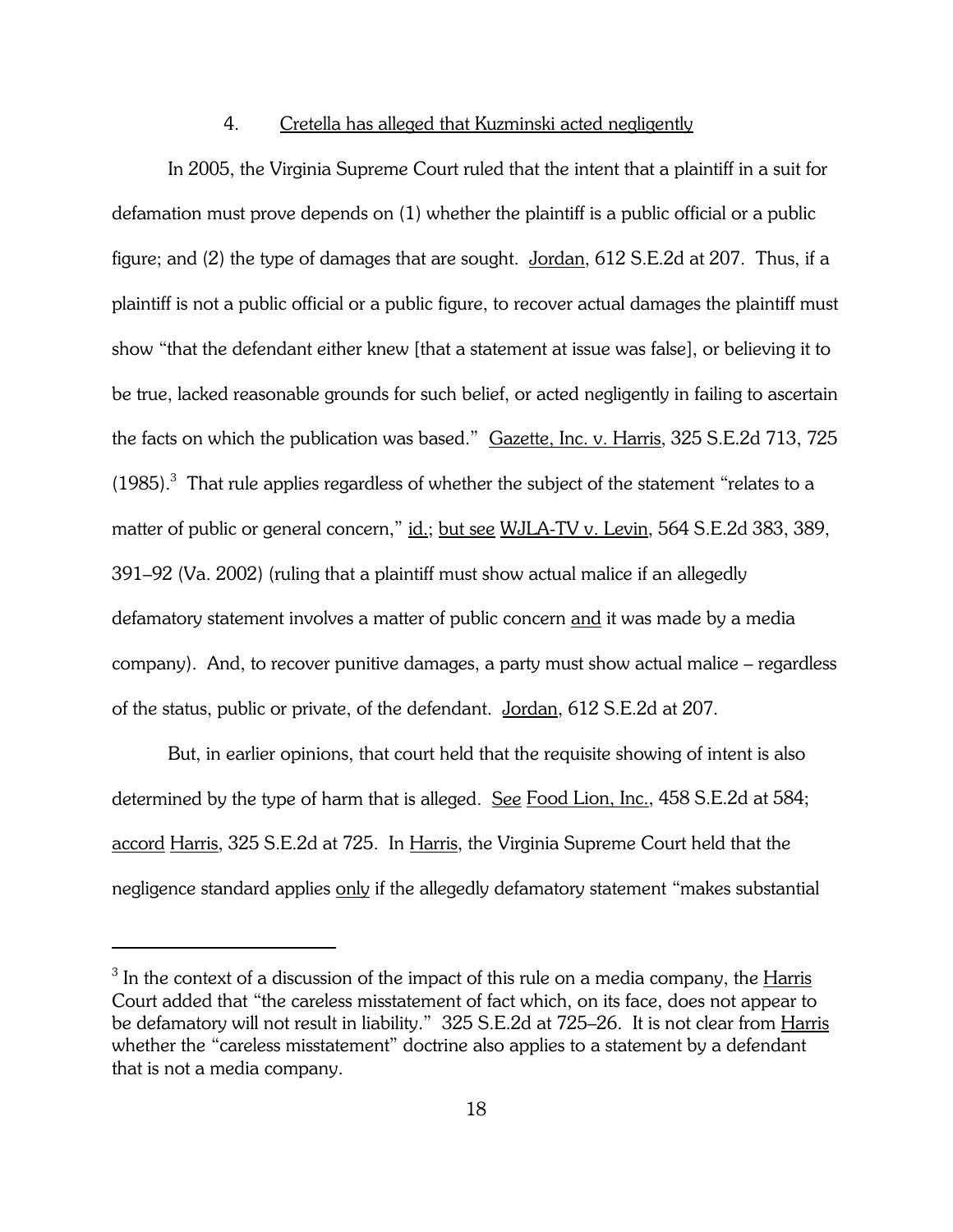danger to reputation apparent"; otherwise, the plaintiff must show that the defendant acted with "actual malice," as the United States Supreme Court explicated that concept in New York Times Co. v. Sullivan, 376 U.S. 254 (1964). 325 S.E.2d at 725; see WJLA-TV v. Levin, 564 S.E.2d 383, 391 (Va. 2002) (ruling that whether a statement endangers a person's reputation is a question of law). In Food Lion, the Virginia Supreme Court adopted a slightly different version of that doctrine, ruling that the negligence standard applies if the plaintiff is not a public figure and the allegedly defamatory statement imputes the commission of a crime. 458 S.E.2d at 584. According to the Harris Court, that rule balances "the right of free expression enjoyed by the individual" with a person's right to enjoy his reputation. Id. Thus, for example, a statement that a physician committed crimes in the course of his practice, by sexually assaulting patients during pelvic examinations, "self-evident[ly] ... posed a substantial danger to his reputation as a physician." WJLA-TV, 564 S.E.2d at 389, 391.

Although Jordan is not clearly consistent with Food Lion and Harris, which were decided ten and twenty years earlier, respectively, those opinions can be reconciled on the ground that Jordan was a suit by a public official, whereas Food Lion and Harris were brought by private individuals. Thus, the plaintiff in Jordan was required to bear a heavier burden of proof, one that required a showing of actual malice; so, the Jordan court did not have to address the circumstances in which the negligence standard applies.

In this case, Cretella (1) is not a public figure or official; (2) he is seeking compensatory as well as punitive damages; and (3) Counts I and VI explicitly allege that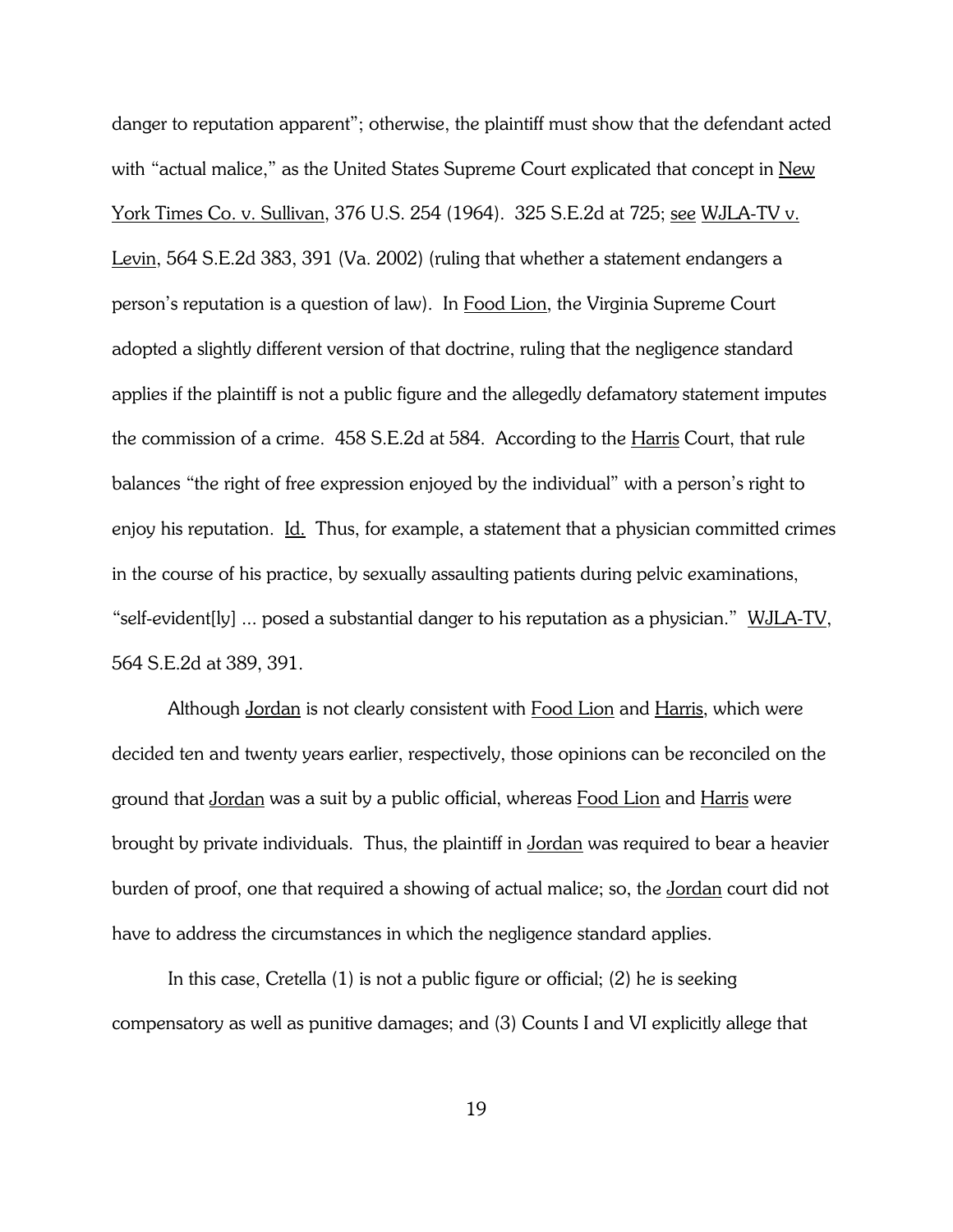Cretella engaged in extortion, a crime, while Counts II, III, V, and VI imply that he engaged in conduct that could be sanctioned by a disciplinary committee, thereby endangering his professional reputation. Accordingly, under Food Lion and Harris, Cretella is required only to prove that Kuzminski acted negligently. See 458 S.E.2d at 584; 325 S.E.2d at 725.

Cretella alleges that Kuzminski made the statements at issue knowing that they were false or without using reasonable care to determine whether they were false. Although that allegation is general, "[m]alice, intent, knowledge, and other conditions of a person's mind may be pled generally." Fed. R. Civ. P. 9(b). And, while the allegation that Kuzminski acted without using due care constitutes a legal conclusion that the Court is not required to accept, Bell Atl. Corp., 127 S.Ct. at 1964, Cretella's allegations and the inferences that can be drawn from them, viewed in the light most favorable to him – e.g., the fact that Kuzminski accused Cretella of breaking the law and rules of professional ethics without explaining or providing any evidence for his belief, and that Kuzminski asked other people to provide "documentation" about Cretella's activity to the Maryland State Bar Association, implying that Kuzminski did not have enough evidence by himself to support his claims – indicate that Cretella could satisfy his burden of proof on this issue.

#### C. Affirmative defenses

In his response to Cretella's Complaint, Kuzminski suggests that his statements were privileged, arguing that he was entitled to complain about Cretella to the Maryland State Bar Association. $^4\,$  He also claims that they are true. But, whether a defendant in a

 $^4$  The common-law defense of qualified privilege protects a communication that was made (1) in good faith (2) by a person with an interest in, or a legal, moral, or social duty with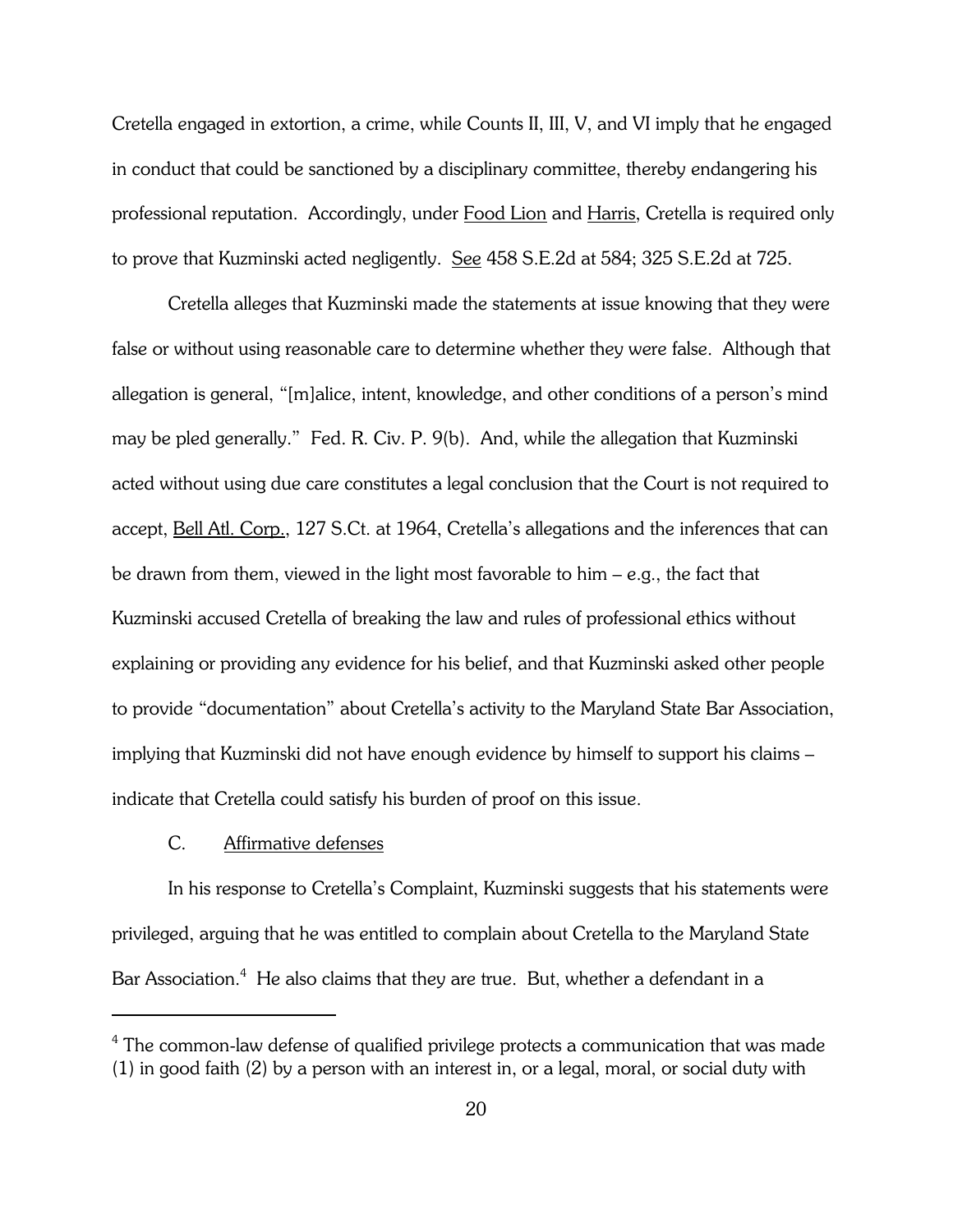defamation action is protected by a privilege is not a matter to be resolved in the context of a motion to dismiss. Republican Party of N.C. v. Martin, 980 F.2d 943, 952 (4th Cir. 1992) (ruling that a motion to dismiss "does not resolve ... the applicability of defenses"); see Verrinder v. Rite Aid Corp., 2006 WL 2375630, at \*1 (W.D. Va. 2006) (ruling that an adequately-pled claim of defamation may survive a motion to dismiss, even if a qualified privilege exists). Thus, Kuzminski's arguments are premature at this stage of these proceedings.

## 4. Conclusion

Because Cretella has adequately pled each of the elements of a claim for defamation under Virginia law in Counts I, II, III, V, and VI of his Amended Complaint, the Court will DENY Kuzminski's Motion to Dismiss with respect to those claims. However, for the reasons stated above, the Court will GRANT the Motion with respect to Counts IV and VII, which will be DISMISSED.

respect to, the subject matter of the statement (3) to a person with a corresponding interest or duty. Great Coastal Express, Inc. v. Ellington, 334 S.E.2d 846, 853 (Va. 1985). Whether this privilege exists is a question of law. Id. To defeat this defense, a party must show by clear and convincing evidence that the statement at issue was made with malice, as defined by the common law – not New York Times malice. Id. at 854 (defining the requisite intent as "some sinister or corrupt motive such as hatred, revenge, personal spite, ill will, or desire to injure the plaintiff; or what, as a matter of law, is equivalent to malice, that the communication was made with such gross indifference and recklessness as to amount to a wanton or willful disregard of the rights of the plaintiff").